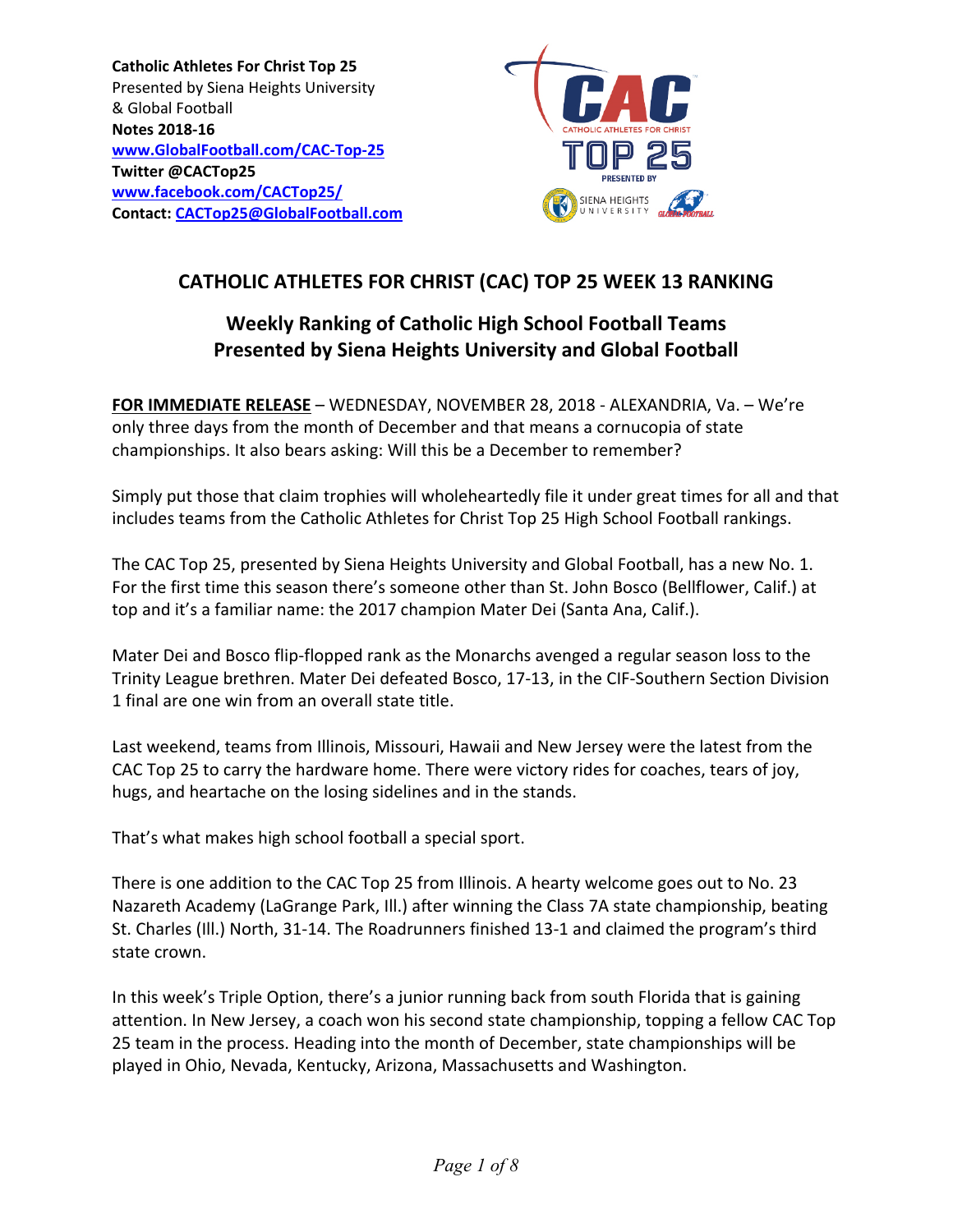## **TRIPLE OPTION**

**Player of the Week:** Running back Henry Parrish of No. 11 Columbus (Miami, Fla.): A year ago, the Explorers lost in the Class 8A, Region 4 final to Miami Senior, 28‐22, leaving Tropical Park in Miami with a bitter taste. Last week, the Explorers exorcised that demon defeating South Dade (Homestead), 54‐28, in the Region 4 final back at Tropical Park. Parrish carried 18 times for 216 yards and three touchdowns and caught three passes for 27 yards and another score.

Parrish's TD runs were 12, 12 and 60 yards. The latter run was on his final carry of the day. In the second quarter, he caught a 21‐yard TD from quarterback Brandon McDuffey on a quick slant. Now the Explorers are two wins from the elusive state title, having lost in the final three times, most recently in 2014. Columbus travels to Deerfield Beach this weekend for the 8A semifinals.

Parrish's big game also produced a big-time offer last weekend from the hometown Miami Hurricanes. He also has interest from FIU, Indiana, Florida Atlantic, Pittsburgh, Toledo, and Iowa.

**Coach of the Week:** Augie Hoffmann of No. 17 St. Joseph Regional (Montvale, N.J.). Entering last weekend's game with rivals and then‐No. 9 Bergen Catholic (Oradell, N.J.), Hoffmann's team were underdogs. But things didn't shake out that way and the Green Knights put forth a masterful effort in defeating Bergen Catholic, 13-0, in the New Jersey Non-Public Group 4 final at rainy MetLife Stadium in East Rutherford. The Green Knights shut out the defending state champions for the first time since the 1989 season.

Hoffmann and his staff devised a defensive game plan that stifled BC, which had been averaging nearly 30 points per game with a punishing attack that played one of the nation's toughest schedules. Hoffmann, who played at Boston College and in the NFL with the New Orleans Saints, is no stranger to Bergen Catholic. He played against them as lineman for SJR in the late 1990s and lost to the Crusaders, 24‐20, on Oct. 6 in league play. Last weekend's game featured four sacks, two interceptions and a kaleidoscope of looks that gave Bergen Catholic fits all night.

After falling in last year's Non-Public Group 3 final, Hoffmann annexed the program's  $19<sup>th</sup>$  state championship, including his second since taking over for legendary coach Tony Karcich.

**Games of the Week (All times Eastern):** This weekend there's a heavy flow of state championship games nationwide. That's the case for the next two weeks. Sit back and enjoy as it unfolds.

This weekend there are three interesting state championship contests in Ohio: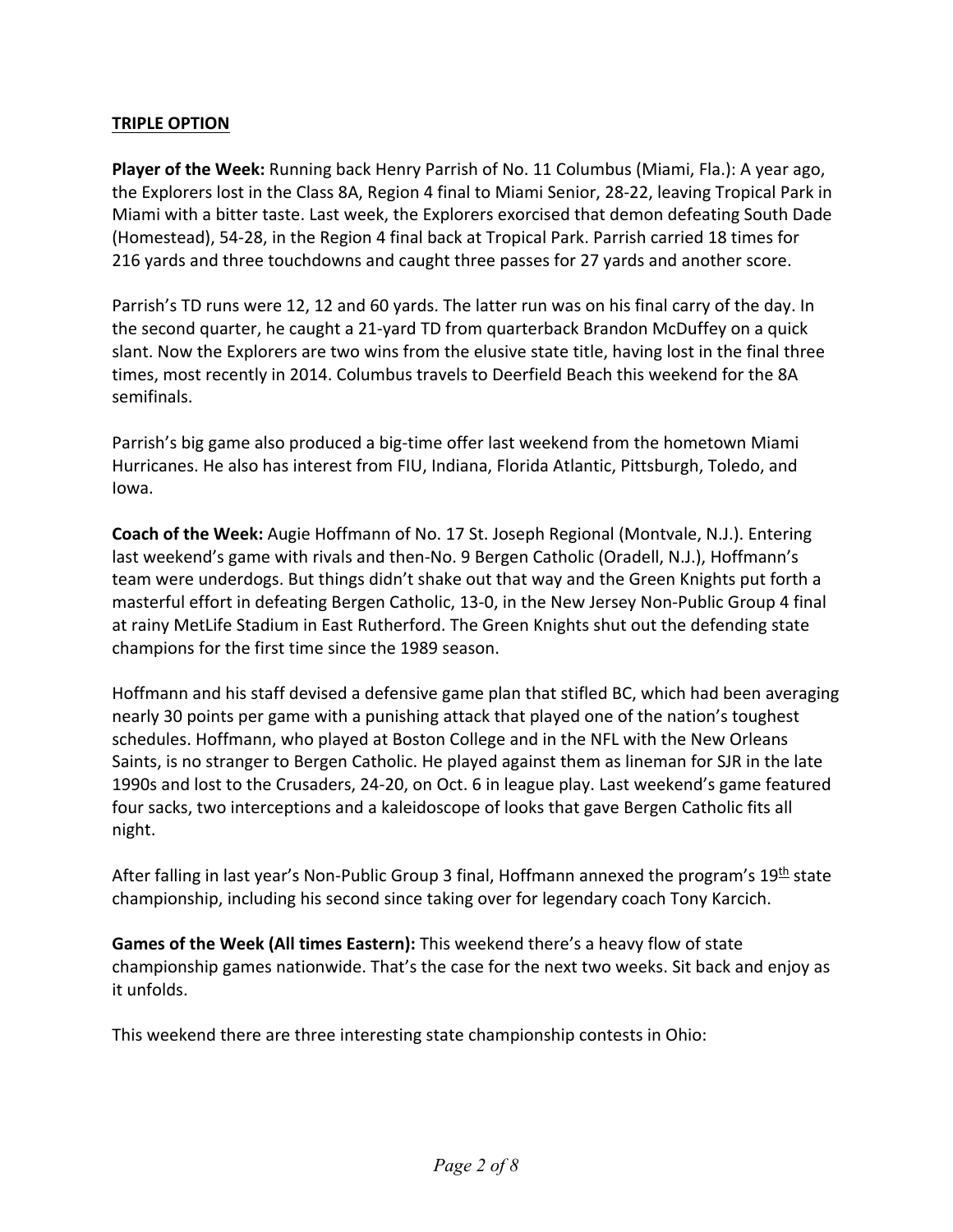- Massillon (Ohio) vs. No. 3 Archbishop Hoban (Akron), Thursday, 7:30 p.m.: There's three days of state title games in the shadows of the Pro Football Hall of Fame at Tom Benson Stadium in Canton. Both teams enter the game undefeated.
- Archbishop Alter (Kettering, Ohio) vs. Kenston (Chagrin Falls), Friday, 3 p.m.: The Division III state title is contested between two teams that are 13‐1.
- St. Edward (Lakewood, Ohio) vs. Colerain (Cincinnati), Friday, 8 p.m.: The St. Edward Eagles (10‐3) might be the underdogs but don't tell that to Ohio's Division I top‐ranked Cardinals (14‐0).
- Saguaro (Scottsdale, Ariz.) vs. Salpointe Catholic (Tucson, Ariz.), Friday, 10 p.m.: This is a rematch of last year's Conference 4A final won by Saguaro, 28‐7. The game will be played at Arizona State University's Sun Devil Stadium in Tempe. Salpointe is 13‐0 and Saguaro is 12‐1 with the lone loss to Liberty (Henderson, Nev.), 22‐12.
- O'Dea (Seattle, Wash.) vs. Eastside Catholic (Sammamish, Wash.), Friday, 10:30 p.m.: These Seattle area rivals met in the regular season with Eastside Catholic winning, 31‐13. This time the Class 3A final shifts inside the Tacoma Dome, where O'Dea captured last year's Washington Class 3A state title.
- Bishop Manogue (Reno, Nev.) vs. No. 14 Bishop Gorman (Las Vegas, Nev.), Saturday, 3:10 p.m.: Nevada's Class 4A state final will be played at Sam Boyd Stadium in Las Vegas. Gorman (11‐3) opened the season with three losses to three nationally ranked teams, including top‐ranked Mater Dei, but has steamrolled the in‐state competition with the closest margin of victory at 14 points in last week's semifinal win over Liberty (Henderson). Manogue is 11‐3 with eight straight wins. Gorman is aiming for a 10<sup>th</sup> consecutive Nevada state title.
- St. John's Prep (Danvers, Mass.) vs. Catholic Memorial (West Roxbury, Mass.), Saturday, 8 p.m.: This is the eighth and final Massachusetts state final at Gillette Stadium in Foxborough. St. John's Prep won the regular season game 27‐20 on Oct. 6. Since that loss, Catholic Memorial has peeled off six straight wins. The MIAA Division I Super Bowl title is at stake this weekend.

It's a smorgasbord of state championship games this weekend and that will continue for until the third weekend in December. The CAC Top 25 rankings will return on December 4 and we'll continue to monitor the results from state championship games.

Fans, coaches, players and parents are encouraged to follow the CAC Top 25 through social media at www.Facebook.com/CACTop25 and on Twitter @CACTop25. If you want to nominate a player or coach for CAC recognition get us the information no later than each Monday morning during the season by 11 a.m. ET.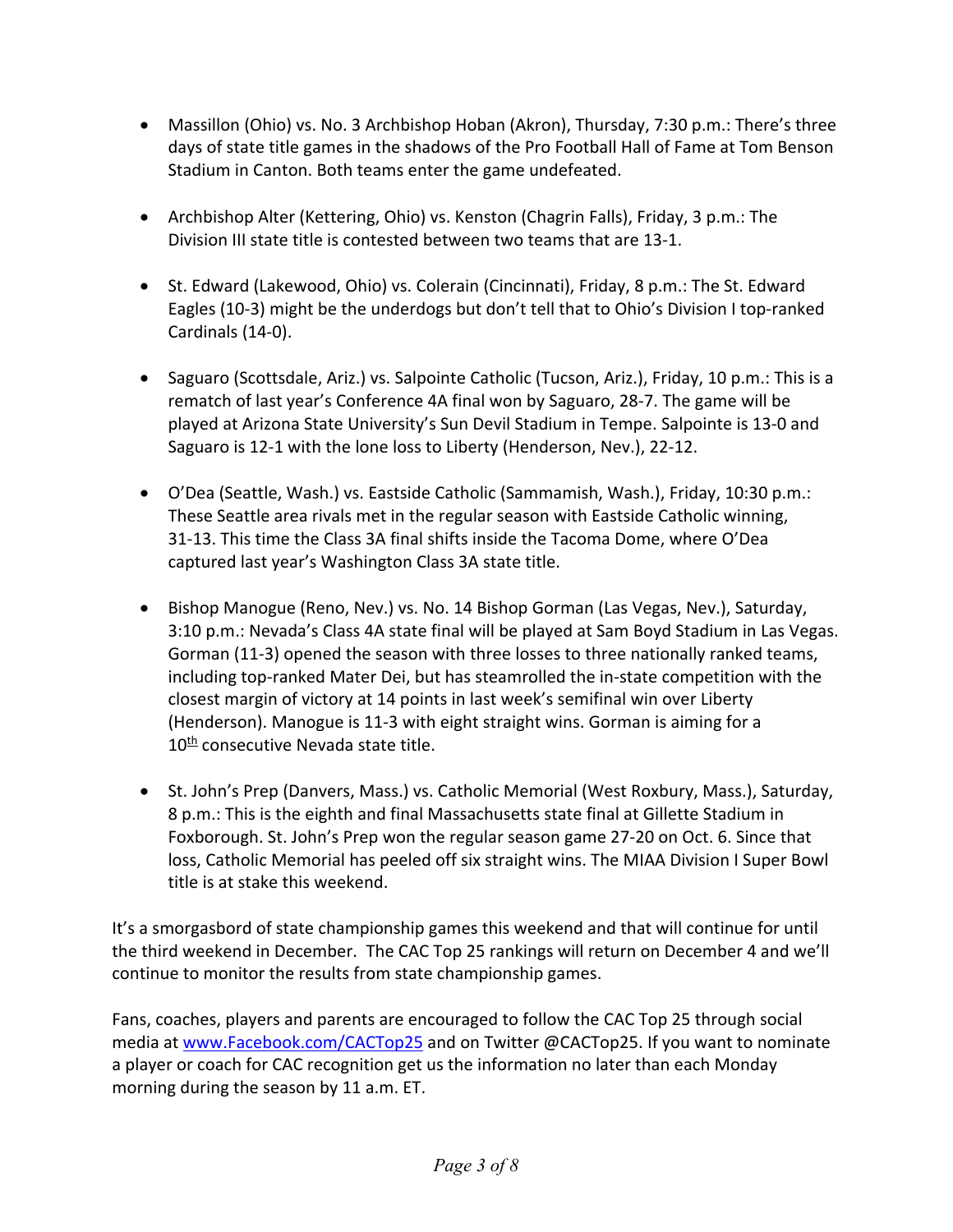A reminder: Global Football will celebrate a quarter of a century as the world's leading exporter of the sport outside of the United States, by again organizing the showcase spectacular as a partner event of the 2020 Aer Lingus College Football Classic on August, 29, 2020. Twelve high schools can experience the Irish culture and to compete in a series of games, with multiple venues in Greater Dublin, Ireland hosting American football games.

Global Football has established a web page dedicated to the 2020 event, which includes tour options for travelers, pricing, and how high school coaches can request an invitation. Visit www.GlobalFootball.com/Ireland‐2020 for more information.

Enjoy the games and God Bless. *– Christopher Lawlor*

# **2018 Catholic Athletes for Christ Catholic High School Football Top 25 Poll November 28, 2018**

## **1. Mater Dei, Santa Ana, Calif. (11‐2) #**

Previous Rank: 2

In the Huddle: Upended then‐No. 1 St. John Bosco (Bellflower), 17‐13, in the CIF‐Southern Section Division 1 final. The Monarchs are back atop the CAC Top 25 after winning their second straight sectional title. They split their two games with Bosco this season. Bru McCoy caught a 22‐yard TD pass from junior QB Bryce Young in the third quarter for a 14‐7 lead and a fourth‐ quarter field goal from 42 yards by Nick Lopez closed out the scoring and coach Bruce Rollinson's team is one win from the repeat state championship. Next is the CIF Open Division final at Cerritos College on Dec. 8 in nearby Norwalk..

# **2. St. John Bosco, Bellflower, Calif. (13‐1)**

Previous Rank: 1

In the Huddle: Fell to then‐No. 2 Mater Dei (Santa Ana, Calif.), 17‐13, in the CIF‐Southern Section Division 1 final. The Braves' high‐powered offense never got on track. Season complete.

## **3. Archbishop Hoban, Akron, Ohio (14‐0)**

Previous Rank: 3

In the Huddle: The backfield trio of RBs DeaMontae Trayanum and Tyris Dickerson and QB Shane Hamm supplied all the TDs and the Knights routed Avon, 42‐7, in the Division II semifinals. Trayanum and Dickerson ran for two TDs apiece and Hamm ran 2 yards for a score and tossed an 18‐yard scoring pass to Matt Blanchard. The Knights play unbeaten Massillon Washington this weekend for the Division II crown in Canton.

## **4. De La Salle, Concord, Calif. (11‐0)**

Previous Rank: 4

In the Huddle: Idle. The Spartans meet Liberty (Brentwood) Saturday in the CIF‐North Coast Section Open Division final to be played at Dublin High School.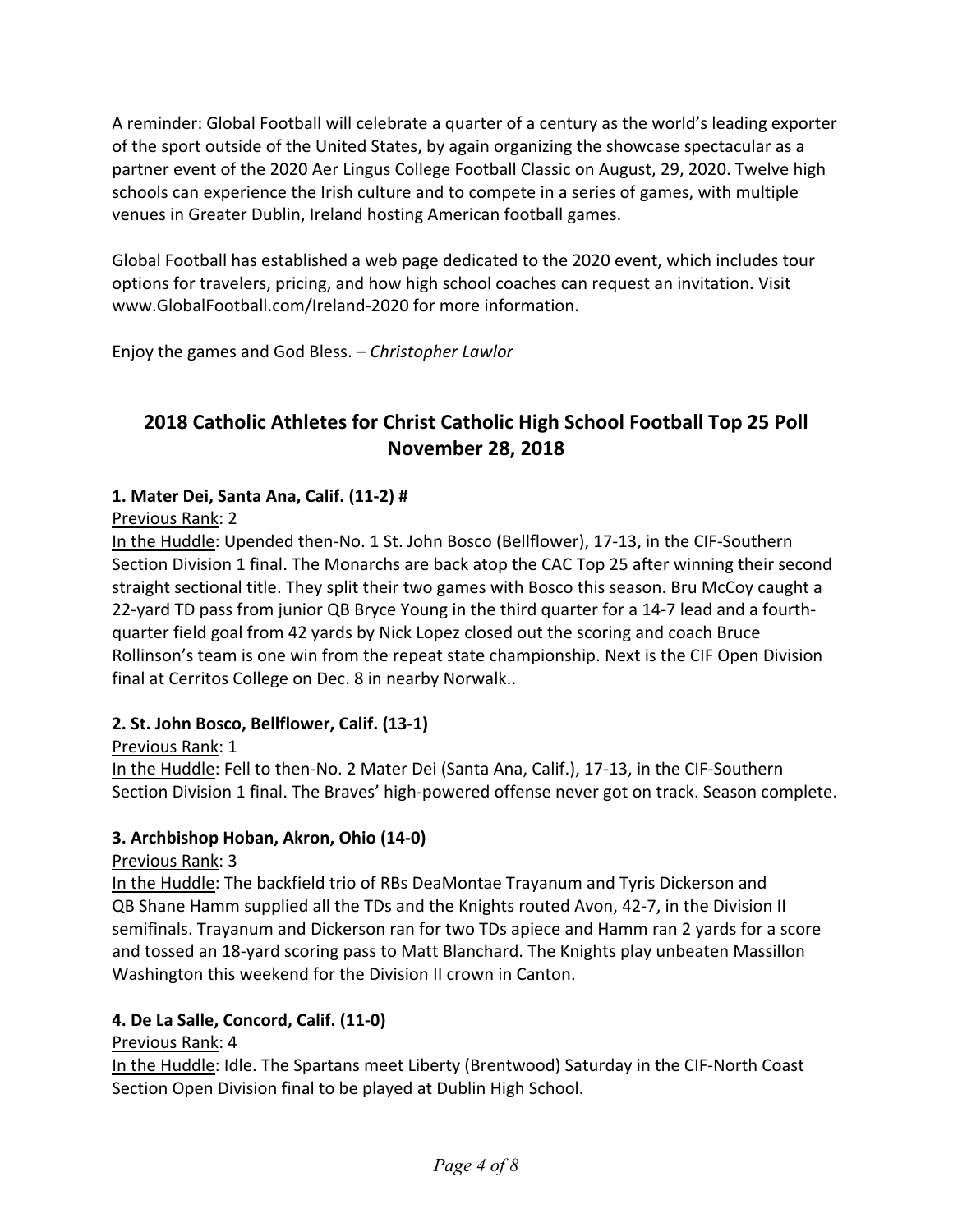## **5. St. Thomas Aquinas, Fort Lauderdale, Fla. (12‐1)**

## Previous Rank: 5

In the Huddle: Junior WR Marcus Rosemy caught four balls for 134 yards and two TDs as the Raiders rolled over Dwyer (Palm Beach Gardens), 35‐0, in the Class 7A, Region 4 final. Next is a rematch with Venice in the semifinals on Friday, a team that knocked them out of the playoffs in 2017.

## **6. St. Joseph's Prep, Philadelphia, Pa. (11‐0)**

## Previous Rank: 6

In the Huddle: The Hawks flew past Freedom (Bethlehem), 42‐14, in the Class AAAAAA quarterfinals. Sophomore QB Kyle McCord continued to have the hot hand, throwing for three TDs, including two to Johnny Freeman. He has thrown for 2,299 yards and 30 TDs this season. Zach Bouggess returned a kickoff 91 yards to the house in the second quarter and Samir Hagans scored two TDs. Prep faces Pine‐Richland (Gibsonia) in the Class AAAAAA semifinals at Manson Park Stadium in Altoona.

## **7. Saint Louis School, Honolulu, Hawaii (11‐0)\***

## Previous Rank: 7

In the Huddle: Won a third straight Hawaii Open Division championship, defeating Mililani (Honolulu), 38‐17. It was a the defense setting the tone with CB Korvin Feagins posting nine tackles and three interceptions and LB Jordan Botelho with six tackles, 2.5 sacks and a 74‐yard fumble return for a score. This was the program's  $18<sup>th</sup>$  state title under coach Cal Lee. Regular season complete.

## **8. St. Frances Academy, Baltimore, Md. (9‐0)**

Previous Rank: 8 In the Huddle: Season complete.

## **9. Blessed Trinity, Roswell, Ga. (13‐0)**

Previous Rank: 10

In the Huddle: Ohio State‐bound Steele Chambers and Jackson Hamilton each rushed for a pair of TDs in the first half, building a 35‐0 lead en route to a 42‐15 triumph over Eastside (Covington) in the Class AAAA quarterfinals. The Titans play Troupe County (LaGrange) Friday in the semifinals.

# **10. Covington Catholic, Park Hills, Ky. (14‐0)**

# Previous Rank: 11

In the Huddle: The Colonels scored all their points in the opening 14 minutes of the contest and coasted by Pulaski County (Somerset), 36‐14, in the Class 5A semifinals. Sophomore QB Caleb Jacob threw for three TDs and ran for another while RB Casey McGinness scored twice. Coach Eddie Eviston's takes his team back to the Class 5A final this weekend against South Warren (Bowling Green) in Lexington.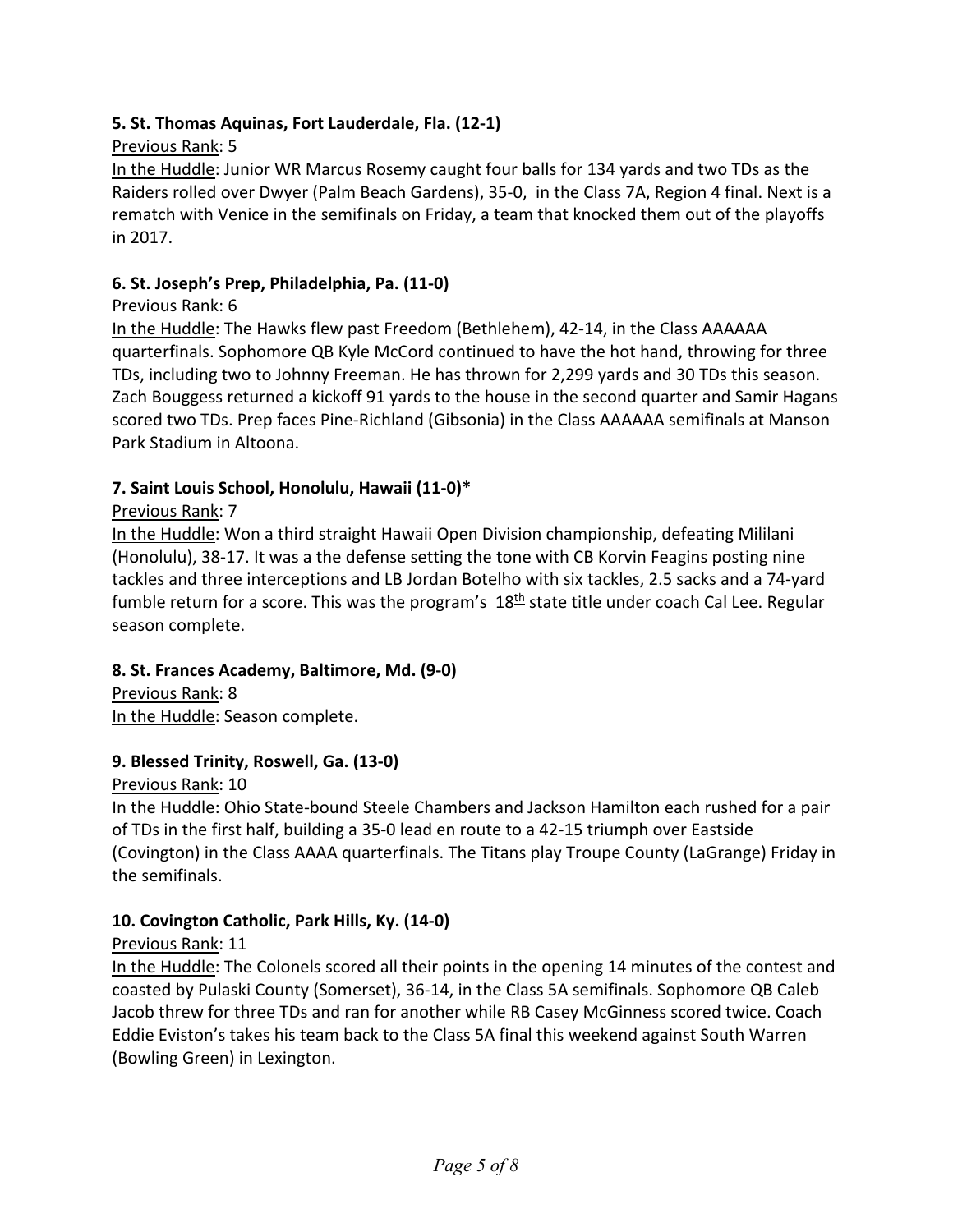## **11. Columbus, Miami, Fla. (13‐0) @**

#### Previous Rank: 12

In the Huddle: RB Henry Parrish scored four TDs and the Explorers stopped South Dade (Homestead), 54‐28, in the Class 8A, Region 4 final. Next is the Class 8A semifinals at Deerfield Beach on Friday.

## **12. Christian Brothers College, St. Louis, Mo. (12‐1)\***

## Previous Rank: 13

In the Huddle: The Cadets scored the game's final 17 points to open up a tight battle during a 45‐21 victory over cross‐state rivals Rockhurst (Kansas City) in the Class 6 state final. Two of CBC's main offensive weapons closed their prep careers on a high note. RB Bryan Bradford rushed for 230 yards and two TDs on 22 carries and Miami (Ohio)‐bound QB Brett Gabbert hit on 18 of 26 passes for 311 yards and four TDs. It was CBC's third state title in five seasons. Season complete.

## **13. Charlotte (N.C.), Catholic (12‐1)**

## Previous Rank: 14

In the Huddle: A stout defense propelled the Cougars over Monroe, 42‐0, in the Class 3A second round. It was the team's sixth shutout of the season. Next is Hunter Huss (Gastonia) this weekend in the third round.

#### **14. Bishop Gorman, Las Vegas, Nev. (10‐3)**

Previous Rank: 15

In the Huddle: QB Micah Bowens did it all with his right arm and legs, tossing two TDs and speeding for two more, as the Gaels topped Liberty (Henderson), 42‐28, in the NIAA Class 4A Desert Region final. Next is the Class 4A final on Saturday afternoon against Bishop Manogue (Reno) at UNLV's Sam Boyd Stadium.

## **15. Catholic, Baton Rouge, La. (11‐1)**

## Previous Rank: 19

In the Huddle: Cole Casenave's 35‐yard field goal with :07 left provided the Bears with the winning points in a 13‐10 decision over Archbishop Rummel (Metairie) in the Division 1 semifinals. QB Cameron Dartez tossed a 24‐yard TD strike to Solomon Singleton to tie with 6:57 left in the fourth. The Bears play a state final rematch from a year ago against nationally ranked John Curtis Christian (River Ridge) on Dec. 8 in the Mercedes‐Benz Superdome in New Orleans.

## **16. Gonzaga, Washington, D.C. (9‐3)\***

Previous Rank: 17 In the Huddle: Won the Washington Catholic Athletic Conference championship for the first time since 2004. Season compete.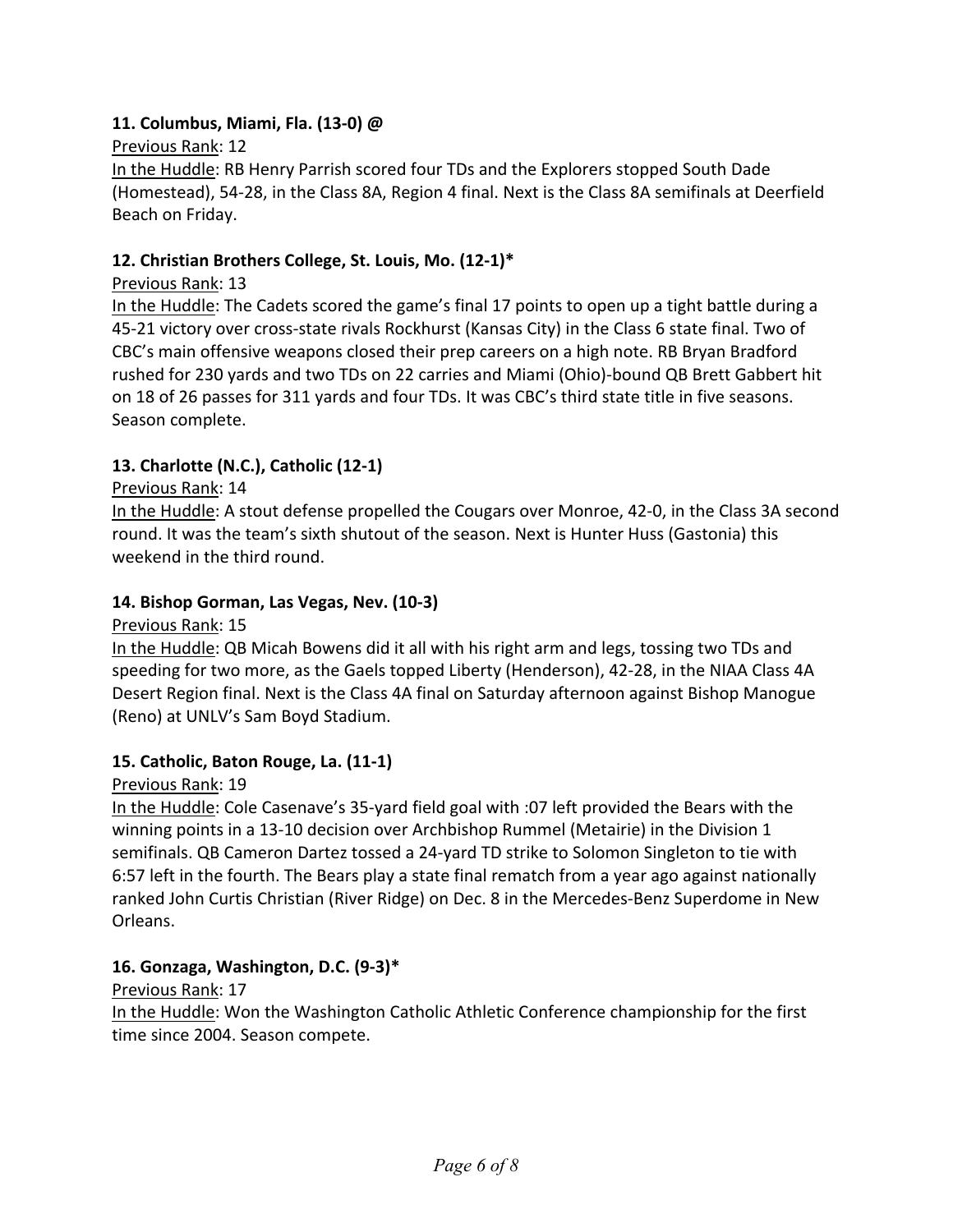## **17. St. Joseph Regional, Montvale, N.J. (10‐2)\***

## Previous Rank: 20

In the Huddle: In heavy a downpour, the Green Knights defense and special teams grounded their rivals, then‐No. 9 Bergen Catholic (Oradell), 13‐0, winning the Non‐Public Group 4 championship before 13,000 at MetLife Stadium in East Rutherford. RB Audric Estime ran 3 yards in the second quarter for the game's lone TD and Angelo Guglielmello booted field goals from 35 and 19 yards in the opening half. Guglielmello netted seven points in the game, giving him a state career record 253 points and 62 career field goals. It was SJR's 19th state championship and second under coach Augie Hoffmann. Season complete.

## **18. St. John's College, Washington, D.C. (9‐1)**

Previous Rank: 18 In the Huddle: The Cadets captured the Washington Catholic Athletic Conference regular season title. Season complete.

## **19. Bergen Catholic, Oradell, N.J. (10‐2)**

## Previous Rank: 10

In the Huddle: Upended by then‐No. 20 St. Joseph Regional (Montvale, N.J.), 13‐0, in the Non‐ Public Group 4 state final. The Crusaders beat their rivals, 24‐20, in the regular season. Season complete.

## **20. Chaminade‐Madonna College Prep, Hollywood, Fla. (10‐2)**

Previous Rank: 21

In the Huddle: Defeated American Heritage (Delray Beach), 14‐3, in the Class 3A, Region 4 final. The Lions travel to No. 22 Clearwater Central Catholic Friday for the Class 3A semifinals.

## **21. Xavier, Cedar Rapids, Iowa (13‐0)\***

Previous Rank: 22 In the Huddle: Won a second consecutive Iowa Class 3A state championship. Season complete.

## **22. Clearwater (Fla.) Central Catholic (12‐0)**

Previous Rank: 23

In the Huddle: The Marauders defeated Berkeley Prep (Tampa), 35‐7, in the Class 3A, Region 3 final. Next is No. 20 Chaminade‐Madonna College Prep (Hollywood) in the Class 3A semifinals.

# **23. Nazareth Academy, LaGrange Park, Ill. (13‐1)\***

## Previous Rank: Not ranked

In the Huddle: Four different players scored TDs and the Roadrunners won the Class 7A state championship, beating St. Charles (Ill.) North, 31‐14. Sophomore QB JJ McCarthy completed 15 of 24 passes for 201 yards and a TD while Dylan Smith, Derrick Strongs, Jr., and Michael Love all added scores. Coach Tim Racki's squad annexed their third state title and first since 2014. A year ago, the Roadrunners lost in the Class 6A final. Season complete.